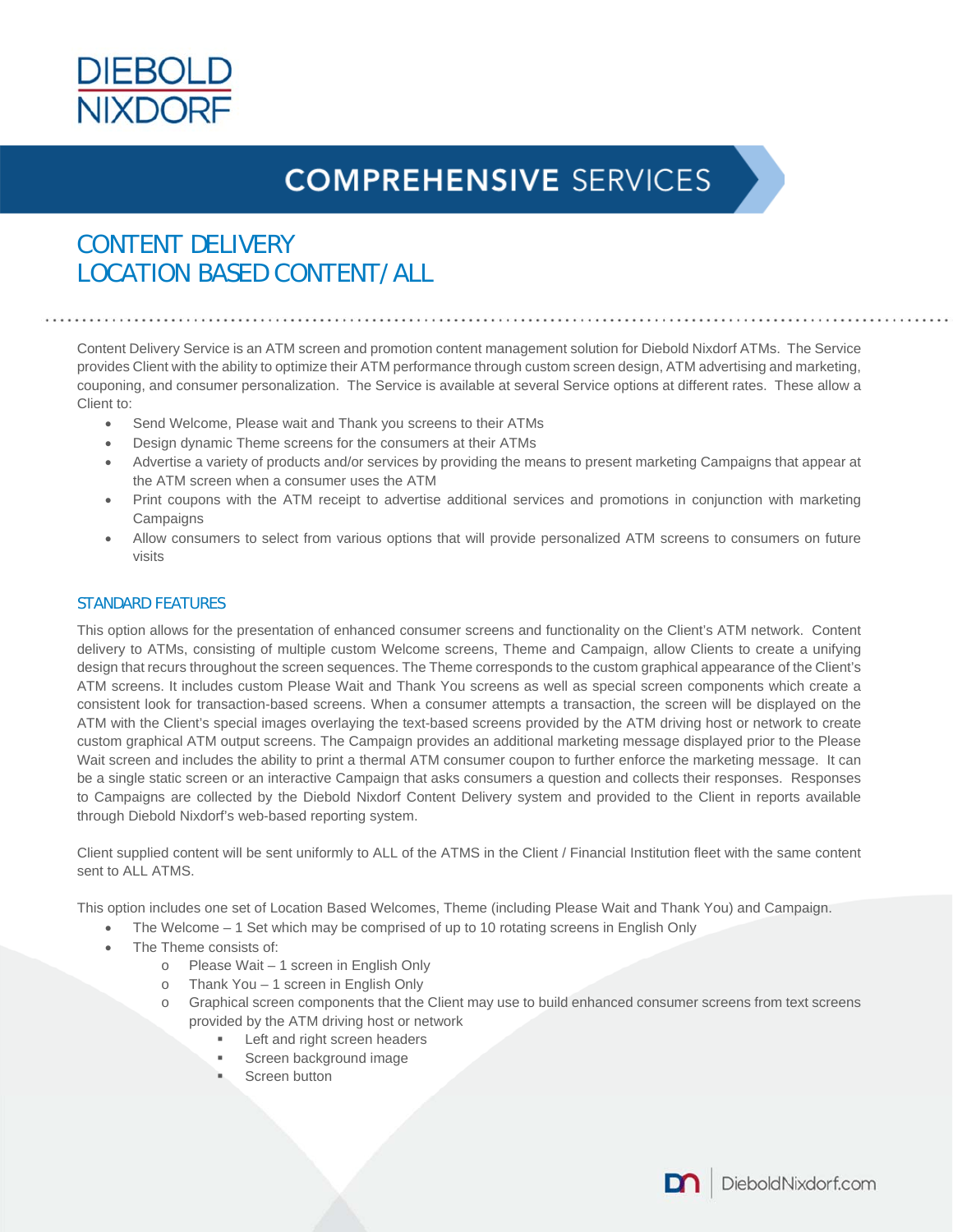

- Text box
- Campaign 1 screen in English Only
- Coupon Provided for one Campaign, optional No Receipt Logos
- Default Screens Diebold Nixdorf will not charge additionally for default screens as long as substitutions of content / screens are not done on a frequent basis (interval of every 4-6 months is considered acceptable).
	- o **Default Screen Example/Definition**: A default Theme or Campaign displays to a consumer at the ATM when the Campaign Office server is unable to locate a Theme and/or Campaign that has been assigned to that consumer (i.e. No segment based assignment has been specified for that consumer and/or no location based assignment has been specified for that ATM)

Changes are usually not required at the ATM driving host or network legacy connection to display Client's screens.

#### HOW IT WORKS

Diebold Nixdorf manages the remote download and display configuration and operations. The Client provides the graphic content for the screens and coupons along with the definition of how and when the screens should be delivered and displayed. Connectivity is required between the ATMs and Diebold Nixdorf's network.

Diebold Nixdorf's local screen change (LSC) software must be licensed with the agent software as service items in order to provide HTML content for dynamic screens such as the dollar entry screens.

#### **The program consists of:**

- Initial setup (One-time)
- Website access for view and retrieval of reports
- Client Services and Help Desk support
- Continuing service for replacement of Client's content and EDC/EJ Retrieval

The Content Delivery Service allows for the replacement of Client provided content once per calendar month. Depending on the option purchased, this can include a change on a once per quarter basis to each of the applicable Screens and/or coupon(s) content.

#### REPORTING AND WEBSITE ACCESS

Reporting is available to help the Client analyze performance, pinpoint problem areas and review current content assignments for all options other than the Introductory Screens ALL or VARY options. Diebold Nixdorf Content Delivery reports are provided via SERAS, the Services Electronic Reporting Access System, which is a secure, Internet-accessible reporting system. Reports are available for 90 days and include:

- ATM Master List
- **•** Status of Content Delivery
- Content Assigned to ATMs
- Campaign Response Report
- Most Frequently Used BINs

#### IMPLEMENTATION PROJECT - DIEBOLD NIXDORF RESPONSIBILITIES

- a. Configuring the System for the option(s) contracted for
	- Define Client ATMs in the Diebold Nixdorf Content Delivery System

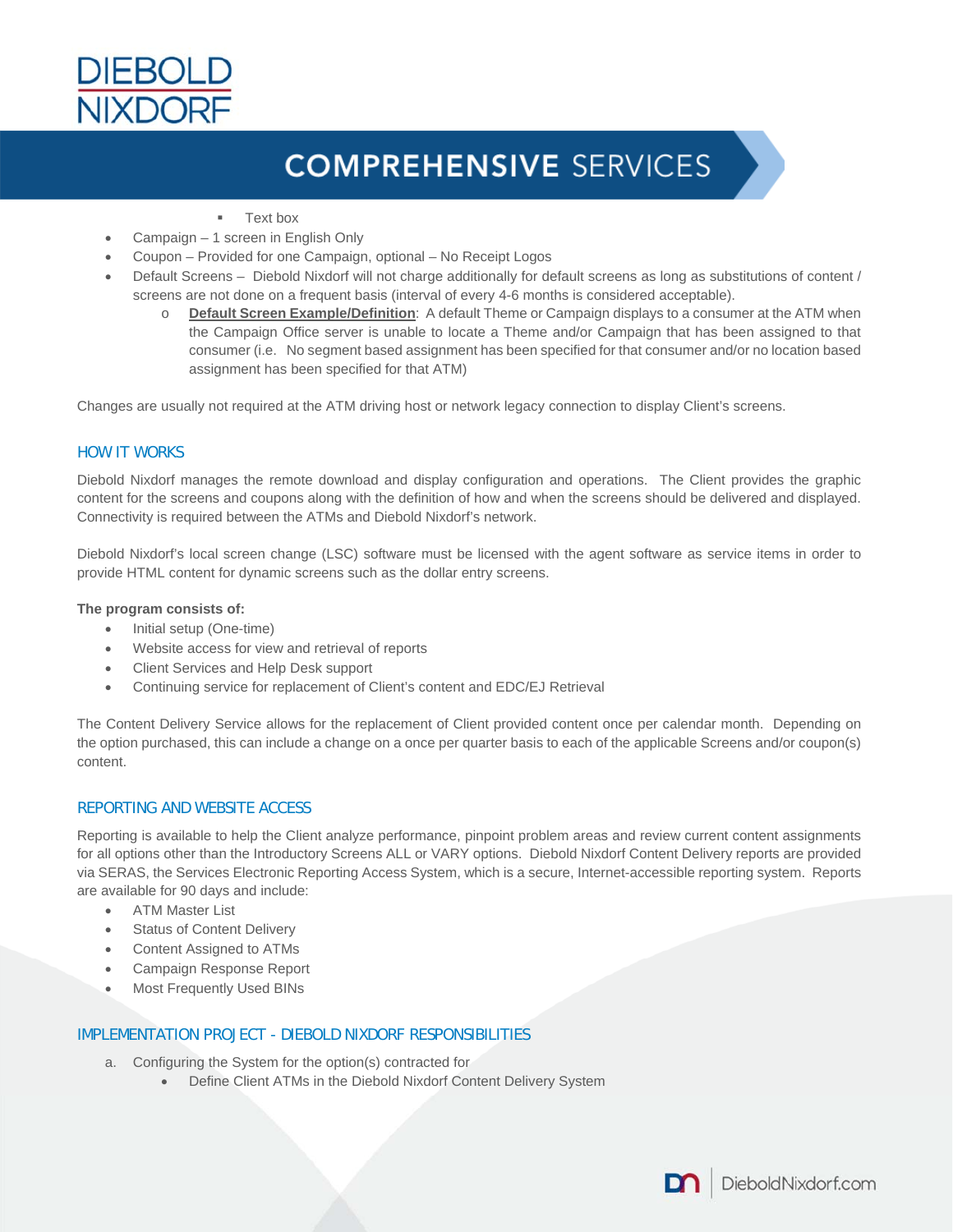

- Validate that Content Delivery can connect to each ATM
- Collect Client screens and download requirements from Client and SE where applicable
- Configure the general parameters of the Content Delivery system to deliver the content as required
- b. Connectivity support and certification.
- c. Engaging Professional Services for ATM Agent configuration, verification and Client training
- d. Coordinate implementation and validation testing of system configuration on first ATM with Diebold Nixdorf SE and/or Client where applicable
- e. Scheduling the Diebold Nixdorf technicians for site visits to configure the ATMs as required
- f. Configuring the SERAS Web Portal for Client access
- g. Establish screen change schedule plans as appropriate

#### IMPLEMENTATION PROJECT - CLIENT RESPONSIBILITIES

- a. If frame circuit is required, Frame circuit order form (street address, zip code, and site location phone number, IT contact name).
- b. If co-managed VPN, required network/communication information to establish communication between the Client's network and Diebold Nixdorf.
- c. IP addresses of current ATM network.
- d. Design of all ATM screen and coupon content and procuring all rights and authorizations necessary for use of content.
- e. Provide a minimum of 1 set of graphics as defined in the option purchased.
- f. If additional languages are purchased, provide the equivalent of the English screens for each purchased language.
- g. Provide distribution information for up to 2 ATM groups or delivery lists (by ATM location) and schedule
- h. Provide final approval of the brand image and screen display at the ATM
- i. Assist Diebold Nixdorf with acquiring ATM states and screen files from 3<sup>rd</sup> Party Processor or Network.
- j. Assist Diebold Nixdorf with any host/network content issues.
- k. Perform standard ATM transactions and review for accuracy.
- l. Provide personnel to be trained in an environment away from their normal duties.
	- Training schedules must be coordinated with Diebold Nixdorf Engineer for Screen Design Training and with Managed Services Project Manager or Client Services Representation for SERAS Training. Training to be done on-site or via teleconference or web-based meeting.
- m. If requested, notify Diebold Nixdorf Project Manager of any changes to the scope of this SOW in writing.
- n. Supply and stage all related hardware for this project not provided in the Agreement (MESA).

#### OUT OF SCOPE

- a. Set up and configuration of the ATM agent software
- b. Customizations not included and outlined in this original SOW.
- c. Modifications which may be necessary due to network requirements.
- d. Requests to change content more frequently than once per calendar month.
- e. Requests to support additional content outside the limitations stated in for the detailed service for the contracted options defined in this SOW
- f. Effort expended by Diebold Nixdorf towards the completion of the SOW due to failure of the Client, or its agents, to carry out the terms of the SOW, and is not the fault of Diebold Nixdorf, will be billed on a time and material basis.
- g. Troubleshooting problems of any nature that are outside the hardware and software provided or specified.
- h. Certification testing required by Client's ATM host processor, network or card issuers.
- i. Delays caused by Client or their third party vendors that extend the project timeline, shall not cause Diebold Nixdorf to be penalized.